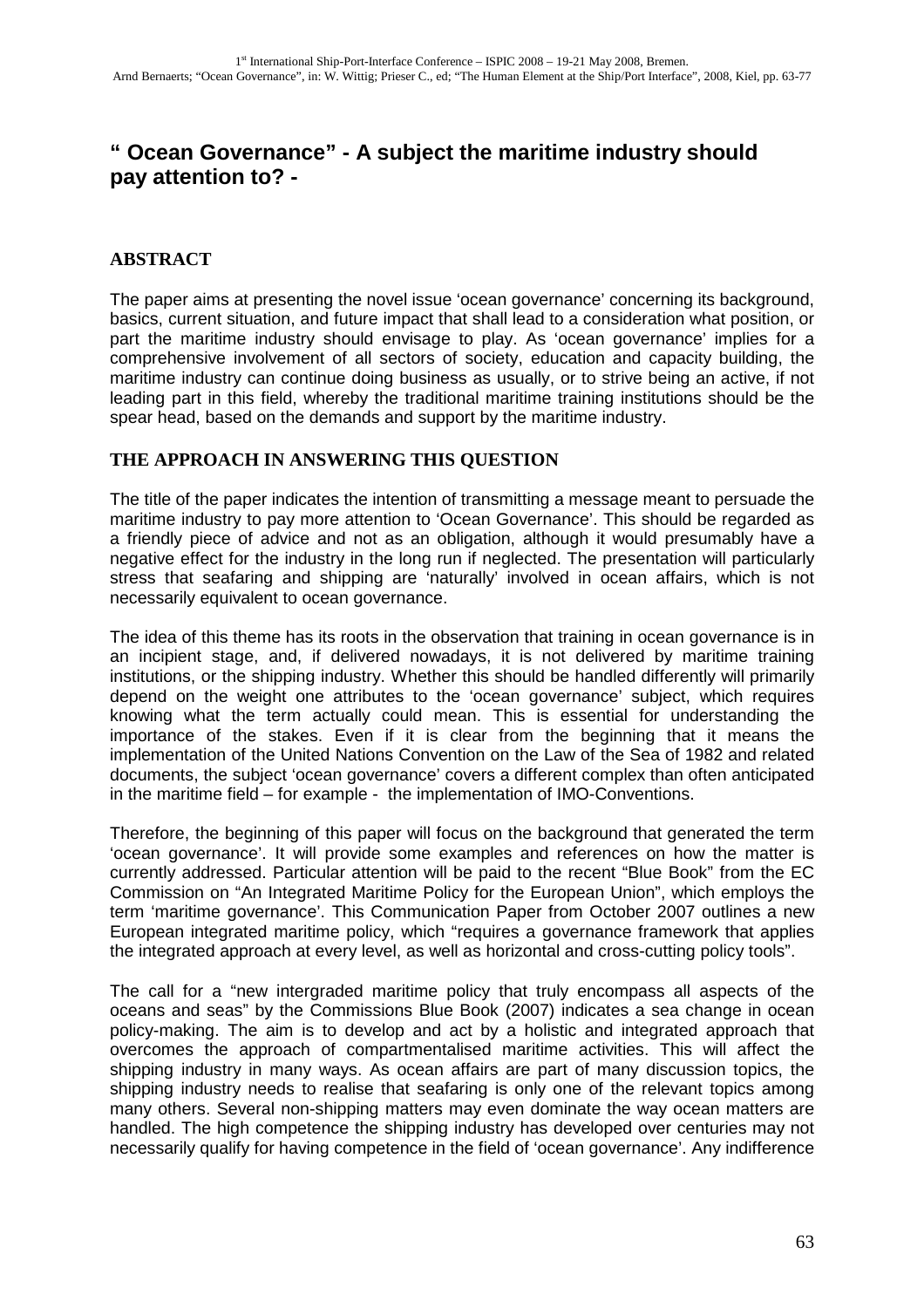and reluctance to discussion and development of an 'integrated maritime policy' may become a severe disadvantage.

Suggesting that the maritime industry should play an active role needs to explain how this could be achieved, and will be discussed on the assumption that it would make little sense to ask the entire industry to organise and sustain a systematic involvement in the forthcoming development of 'ocean governance'. The appropriate addressees are the maritime training institutions, which are to provide lectures, workshops, and study courses. They should be highly interested to achieve competence in this field, and not allow this matter to be left alone to other educational institutions. On the other hand, relevant societies concerned with maritime matters should require from maritime training institutions to offer training and education in 'ocean governance' and to support them accordingly.

'Ocean governance' just emerged and will be shaped and developed in the near future. Those who want to be part of it need to get involved now. Those who are part of it will be awarded with influence, competence, and expertise.

# **1. BACKGROUND AND MEANING OF 'OCEAN GOVERANCE'**

### **1.1 Introduction - A legal or a political subject?**

The term 'Ocean Governance' is new, presumably not older than 15 years, when it first appeared in academic articles. It is not a legal term, as it has not been defined – as far as the author is aware of - in legal instruments yet. Only very recently one could find the term used in political documents, and is gaining a more meaningful content. What counts is the fact that the term shall stand for something. 'Governance' is a word that means at least to rule, to control, to lead, or to manage - to mention just a few possible interpretations. If such a term is used in a new context, this happens for a reason. With regard to ocean affairs, the reason lays in the developments and changes that took place over the last few decades.

# **1.1.1 The developments after World War Two**

 $\overline{a}$ 

With the birth of the United Nations Organisation in 1945, the shaping up of a body of international maritime law commenced simultaneously, resulting in four Geneva Conventions concerning sea law matters in 1958<sup>1</sup>, and in the work of the International Maritime Organisation (IMO) since  $1948<sup>2</sup>$ . It took only two decades to turn the law of the sea issue into a political one. Not only extended many countries their jurisdiction beyond the territorial sea limits of usually three nautical miles for various reasons, but the concern for the marine environment and assumed riches of the seas came in the spotlights as well. The most prominent actor in those days was the Ambassador of Malta to the UNO, Arvid Pardo, who drew the following picture in 1972:

"The seas are mankind's last frontier on this planet. From the drawn of history the seas have served as highway for ships and as hunting grounds for fishermen.

 $1$  The four 1958 Geneva Conventions are: (1) Convention on the Territorial Sea and Continues Zone; (2) Convention on the Continental Shelf; (3) Convention on the High Seas; (4) Convention on Fishing and Conversation of Living Resources of the High Seas.

 $2$  On March 6th, 1948 the IMO Convention was adopted at a conference held in Geneva under the auspices of the United Nations that entered into force on March 17th 1958.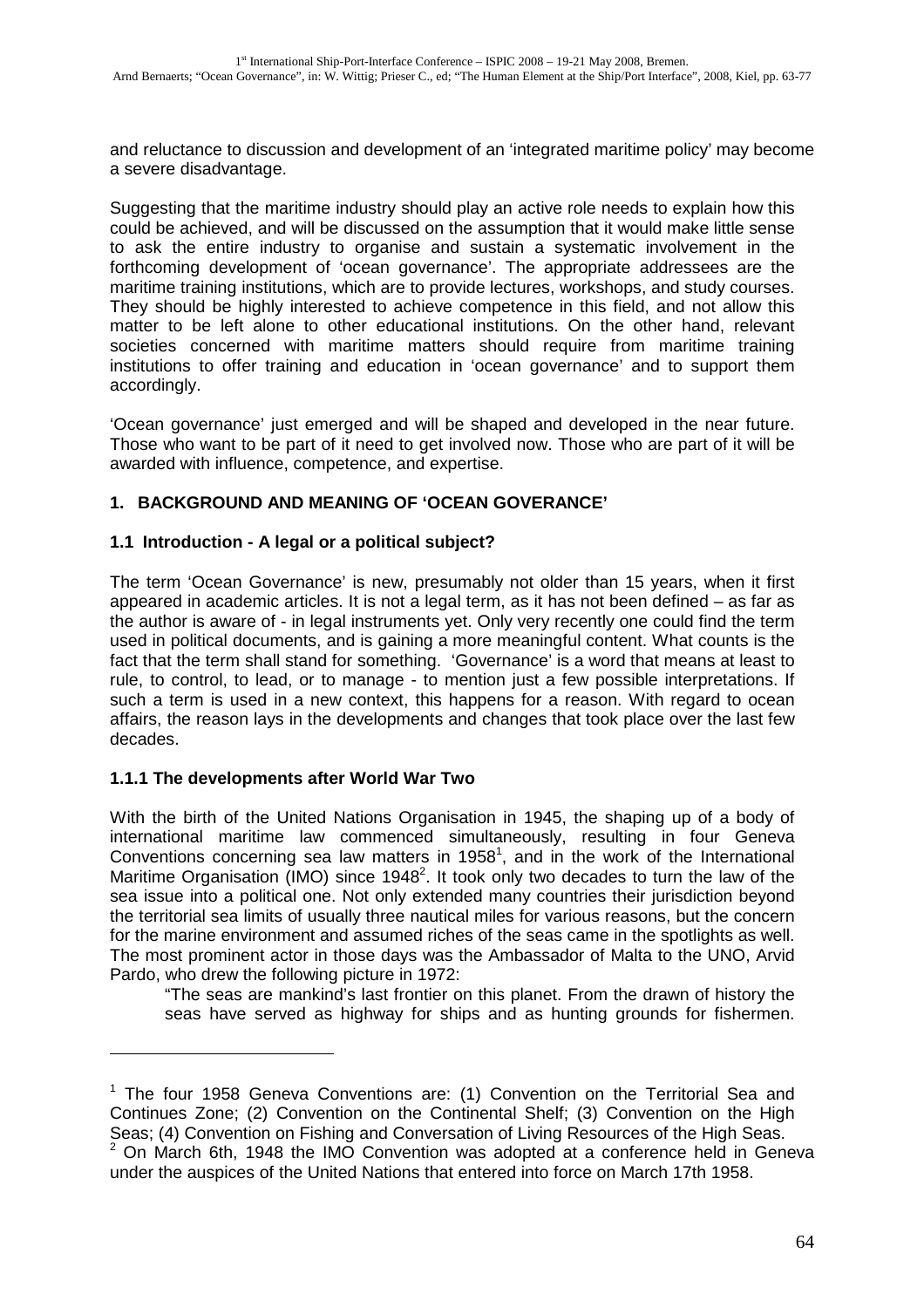Other uses were relatively unimportant. But now we are beginning to see that beneath the waves lay vast expanses as challenging as outer space and more promising of economic reward. Man is beginning to understand the ecological unity of the oceans"<sup>3</sup>.

Some saw the rise of a 'trillion dollar opportunity', the need to formulate an "ocean strategy", or to address the complexity of issues in a constitution for the oceans<sup>4</sup>. These thoughts accompanied the 3rd UN Conference on the Law of the Sea lasting from 1972 to 1982.

In 1982, the result was the UN Convention on the Law of the Sea (UNCLOS), a comprehensive set of rules, which were hailed by Elisabeth Mann-Borgese as providing "a legal framework within which all activities in the oceans will be carried out – perhaps for the next three hundred years."<sup>5</sup> No doubt, the convention is a legal document, the constitution for the ocean, and a political master plan that could be seen as the foundation of effective governance resting on four pillars<sup>6</sup>: (1) the legal pillar; (2) the political pillar; (3) the institutional pillar, comprising management and cooperation; and (4) the capacitybuilding pillar, which constitutes the necessary tool to achieve effective ocean governance. UNCLOS came into force in 1994.

# **1.1.2 Agenda 21 – the 1992 Rio Conference**

The next boost for ocean affairs came with the UN Conference on Environment and Development, organised in Rio de Janeiro in 1992. The conference was unprecedented for the UN, in terms of both its size and the scope of its concerns, and was thoroughly political. 172 government members and 108 heads of States participated. The result was – inter alias - the Agenda 21, a wide-ranging blueprint for action to achieve sustainable development worldwide. The field of actions range from the atmosphere, in Chapter 9, to radioactive waste, in Chapter 22. On rank nine, Agenda 21 provides, in Chapter 17, a highly detailed set of provisions for the protection of oceans, seas, coastal areas, and related resources.

While the Preamble of UNCLOS expressed the view that the "problems of ocean space are closely interrelated and need to be considered as a whole", Agenda 21 called, in Chapter 17.1, for an "integrated management" as "the marine environment forms an integrated whole that is an essential component of the global life-support system and a positive asset that presents opportunities for sustainable development. Agenda 21 acknowledges that international law, as reflected in the provisions of UNCLOS, sets forth the rights and obligations of the States.

### **1.1.3 The call for an integrated management**

 $\overline{a}$ 

With the adoption of Agenda 21, a new chapter for international cooperation had been opened for strengthening international and regional cooperation and coordination. The

<sup>&</sup>lt;sup>3</sup> In: John J. Logue (ed), "The Fate of the Oceans", Pennsylvania, 1992, Arvid Pardo, Preface, p. xii.

<sup>&</sup>lt;sup>4</sup> Cf. See John J Logue, p. xvi, xvii, and Elisabeth Mann Borgese, p.1ff.

<sup>&</sup>lt;sup>5</sup> Citation from: Klaus Töpfer and Amy Hindmann, "Integration, Coordination and Implementation: The World Summit in Sustainable Development and the Future of Marine Governance", in: Ocean Yearbook, Vol. 18, p 246-266 (247).

<sup>&</sup>lt;sup>6</sup> Annick de Marffy; 2004, "Ocean Governance\_ A Process in the Right Direction for the Effective Management of the Oceans", Ocean Yearbook Vol.18; p 162-192. (162).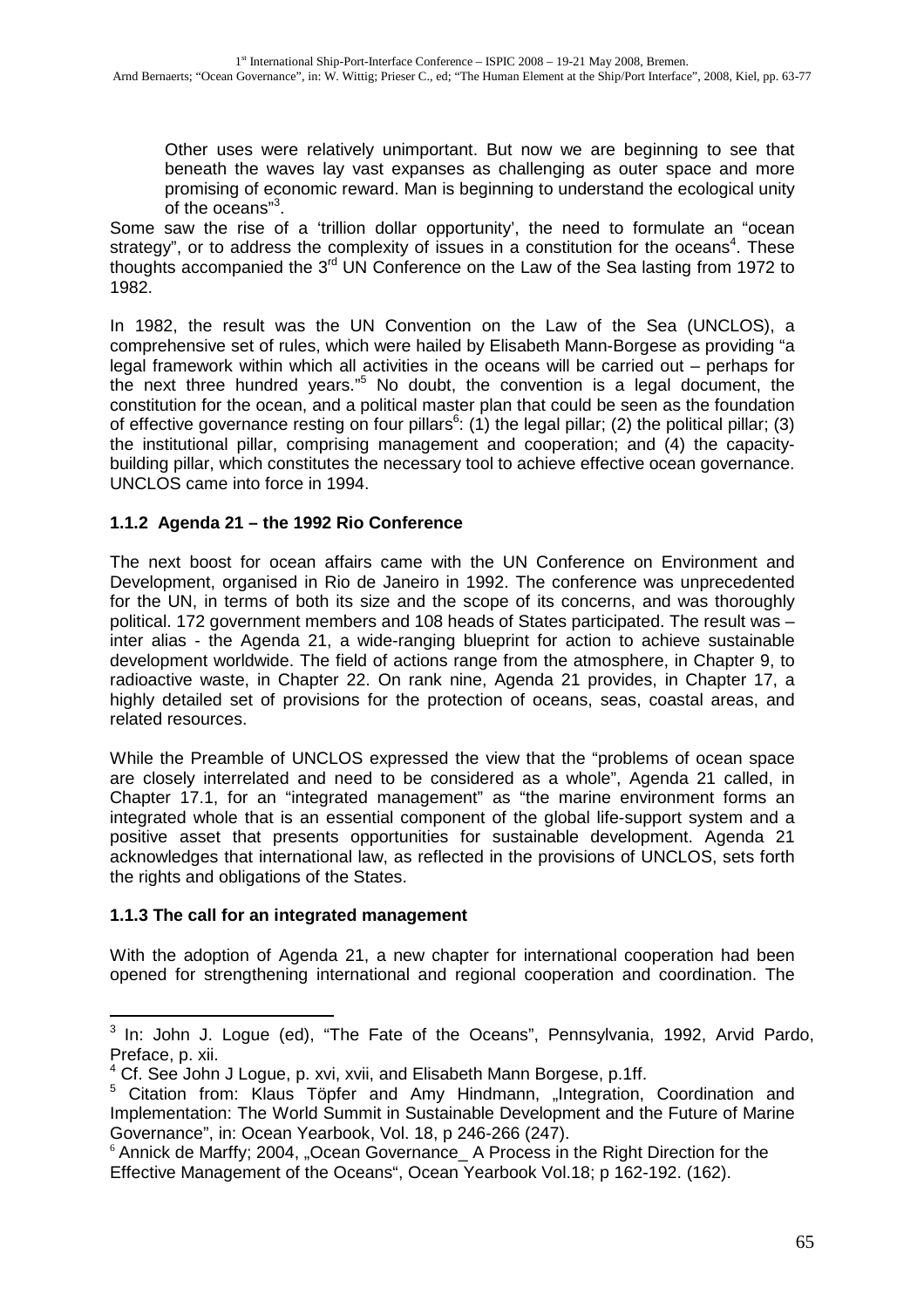commitment was to provide the international basis upon which to pursue the protection and sustainable development of the marine and coastal environment and its resources, which would improve the implementation of UNCLOS. The decade which followed the Earth Summit in Rio saw the creation or entry into force more than 20 Agenda 21-related instruments and initiatives regarding the marine environment or biodiversity<sup>7</sup>, while the International Maritime Organisation (IMO) was presumably not less productive. In addition, a new term emerged shortly after the Earth Summit: ocean governance. The date of its first appearance cannot be dated with exactitude, but the term has certainly been in use since 1993, because in this year the Law of the Sea Institute /Hawaii made a call for its 28<sup>th</sup> Conference on "Ocean Governance: Strategies and Approaches for the 21<sup>st</sup> Century" for July 1994, to which the author of this paper contributed<sup>8</sup>.

As far as the author was able to observe, the term 'ocean governance' was not used in any of the referred documents prior to the release of the Agenda 21, in 1992. The term has primarily been used to raise the readers' imagination of a working model. If the EU Commission uses the term 'maritime governance' (see above), it may look as if the subject is a political issue, describing a planning and activity process, but it primarily comprises the application and implementation of UNCLOS and other relevant international legal documents in every respect.

# **1.2 How to deal with the term "ocean governance"?**

# **1.2.1. Basic consideration**

While the term is primarily used as a describing image until now, any further explanation should keep the matter on a practical level. In a very abstract way, governance means "the state of being governed". In this way, the concept of "governance" is not new, and usually involves the interaction between the formal institutions and those in civil societies<sup>9</sup>. This is different with regard to the oceans and seas, which were regarded, until recently, as mankind's last frontier, and out of reach to be governed. Only when Agenda 21 called for an 'integrated management', 'ocean governance' inevitably came on the scene.

# **1.2.2. The scope of governance**

 $\overline{a}$ 

An initial approach would presumably concentrate almost exclusively on the issue of political legitimacy, which is the dependent variable produced by effective governance and means "the conscious management of regime structures, with a view to enhancing the public realm<sup>"10</sup>. This may rectify in a first stance to consider a three tear approach: A. Ecological protection, B. Governance, and C. Resource management whereby governance should include the participation of all stakeholders, and should be transparent, reliable, accountable, enforceable, have integrity, and be cost-effective, flexible and practical, and apply the following principles: Participation, Transparency, Reliability (Certainty), Accountability,

 $7$  Cf. Klaus Töpfer and Amy Hindmann, p. 248.

<sup>&</sup>lt;sup>8</sup> Arnd Bernaerts, "Legal means for understanding the marine and climatic change issue", in: Thomas A. Mensah (ed), Ocean Governance: Strategies and Approaches for the 21st Century, Hawaii 1994, p. 156-179. Accessible via: www.oceanclimate.de

 $9$  NN, "Understanding the Concept of Governance": http://www.gdrc.org/u-gov/governance- $\frac{$ understand.html</u>

<sup>10</sup> Cf., NN, "Understanding the Concept of Governance; See below: Web Documents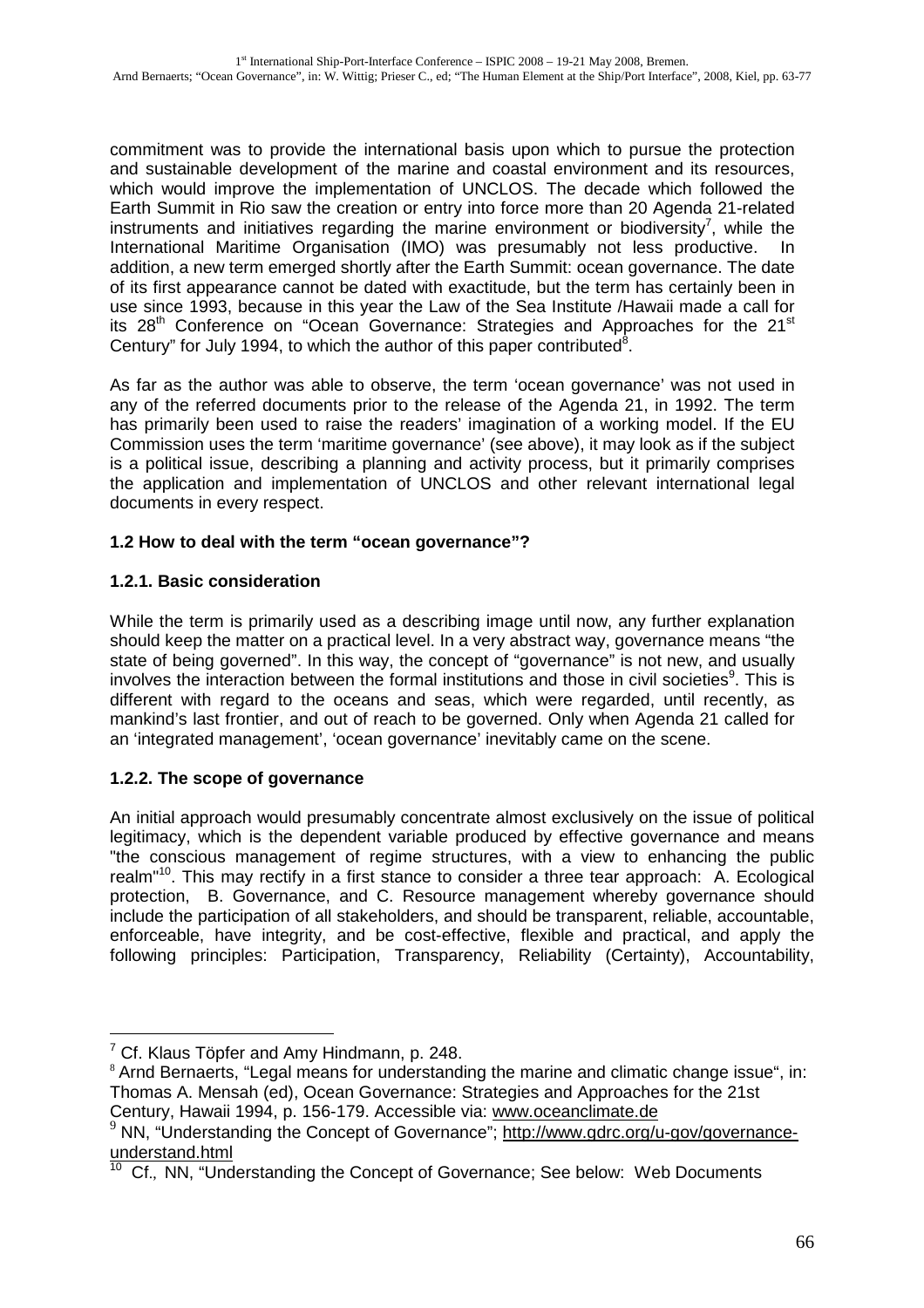Enforceability, Integrity, Cost-effectiveness, Flexibility, Practicality<sup>11</sup>, However, this collection of attributes does not necessarily brings the needed clarity.

### **1.2.3. Governance is not necessarily management**

To Olsen et al. the term 'governance' has become prominent in many settings where fundamental rethinking of societal goals, structures and more is necessary. In a wider sense, governance addresses the values, policies, laws and institutions by which a set of issues are addressed<sup>12</sup>. That leads Olsen et al. to making a clear distinction between governance and management, whereby governance probes the fundamental goals and the institutional processes and structures that are the basis of planning and decision-making, while management is the process by which human and material resources are harnessed to achieve a known goal within a known institutional structure. They structure governance on formal and informal arrangements, institutions, etc., which alter and influence human behaviour:

- How resources or an environment are used;
- How problems and opportunities are evaluated and analysed;
- What behaviour is deemed acceptable or forbidden;
- What rules and sanctions are applied to affect the pattern of use.

These mechanisms interact with one another through complex and dynamic interrelations, but are useful for enhancing the legitimacy of the public realm. Where, if not in the field of ocean affairs, a dynamic process is needed to establish a comprehensive governance system.

### **1.2.4. 'Governance' is an "umbrella concept".**

 $\overline{a}$ 

The wide range of possible term attributions suggest to listen to a contribution by Goran Hyden<sup>13</sup>, who elevates governance to an "umbrella concept to define an approach to comparative politics", which is the creative potential of politics, especially with the leaders' ability to rise above the existing structure of the ordinary, to change the rules of the game and to inspire others to partake in efforts to move society forward in new and productive directions. According to his statements:

- Governance is a conceptual approach that, when fully elaborated, can frame a comparative analysis of macro-politics.
- Governance concerns "big" questions of "constitutional" nature that establish the rules of political conduct.
- Governance involves creative intervention by political actors to change structures that inhibit the expression of human potential.
- Governance is a rational concept, emphasising the nature of interactions between state and social actors, and among social actors themselves.
- Governance refers to particular types of relationships among political actors: that is, those which are socially sanctioned rather than arbitrary.

 $11$  Jon Nevill, 2005, "Good governance of the oceans: key resource management principles", www.ids.org.au/~cnevill/marineHobartPrinciples.htm.

<sup>&</sup>lt;sup>12</sup> Stephen B. Olsen, Lawrence Juda, Timothy M. Hennessey, Thomas A. Grigalunas; "A Handbook on Governance and Socio-economic of Large Marine Ecosystems", University of Rhode Island, 2006. http://www.iwlearn.net/abt\_iwlearn/pns/learning/lme-gov-handbook.pdf. See also: Olsen, S. B., 2003. "Frameworks and indicators for assessing progress in integrated coastal management initiatives". Ocean and Coastal Management, Vol. 46, p. 347-361.

<sup>&</sup>lt;sup>13</sup> Cited by: NN, "Understanding the Concept of Governance; See below: Web Documents.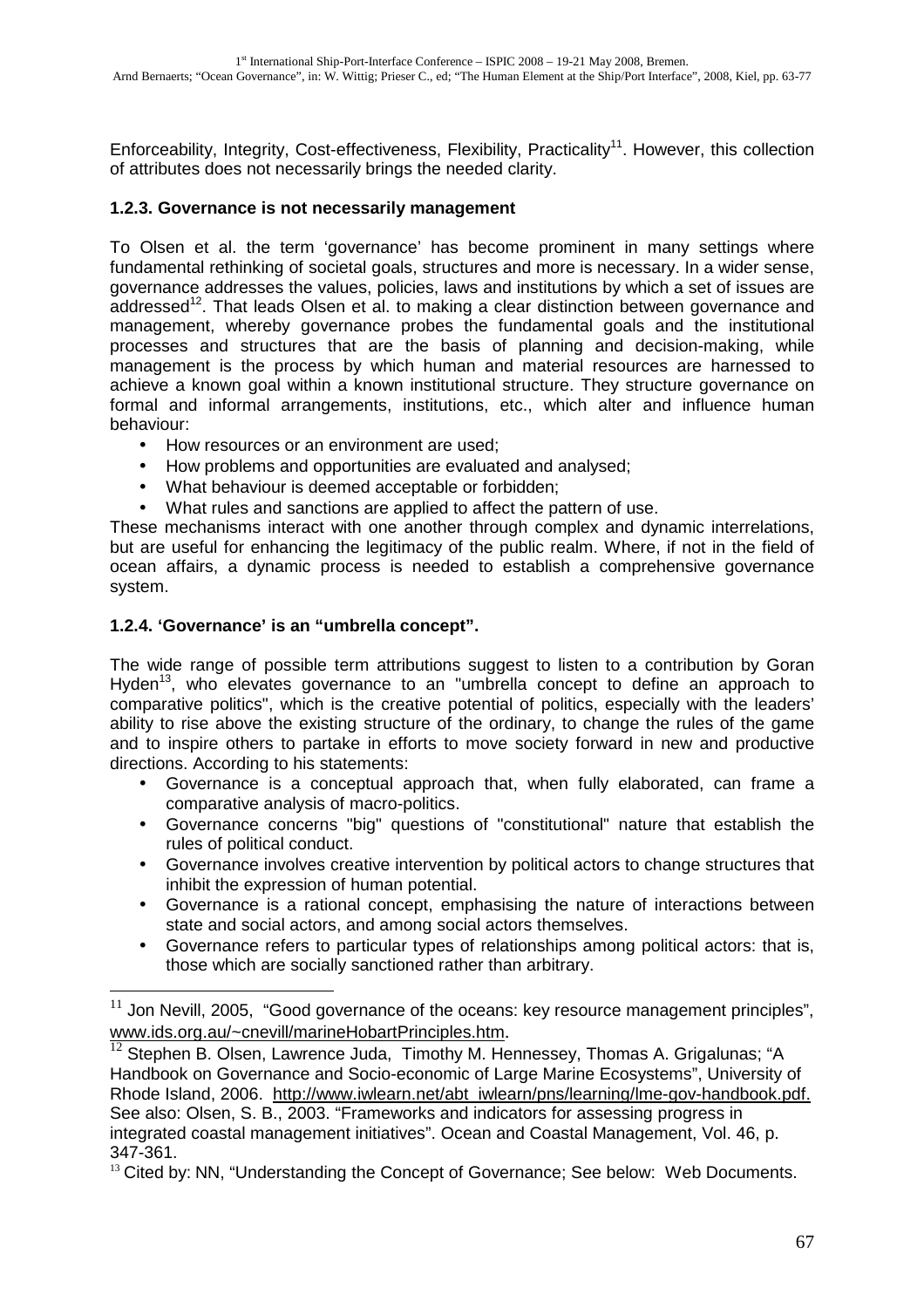Understanding this term situated under the sign of 'big questions' emphasises the need to avoid any limited approach. Even as a general term, 'governance' means more than integrated management across several sectors. It should primarily be regarded as an instrument of public affairs management or a gauge of political development.

### **1.2.5. Is 'ocean governance' special?**

 $\overline{a}$ 

Certainly, ocean governance is not special in the general sense of governance, but it is nevertheless special in the way it can be applied to ocean affairs matters. In this field, it is new because 'integrated management' is not related to the common interaction between the formal institutions and the civil society since a long time ago. The term governance was already central in Aristotle's (384 BC – 322 BC) thinking about how to facilitate people's ability to live 'flourishing lives' in Ancient Greece. For the next 2000 years, oceans were not to be governed. With UNCLOS 1982, a first attempt was made to close the gap. The effort was enhanced with the Agenda 21, in 1992, which subsequently initiated the term 'ocean governance', which demonstrates that the new term is special.

What makes it more special and makes it worth of particular attention is the fact that the sphere to be governed is in many respect regarded as "mankind's last frontier on this planet". Many sections in the marine and maritime field are very well understood, many sectors considerably less. One of the biggest concerns should be the considerable lack of understanding the huge ocean body. Although UNCLOS is a legal instrument equal to a constitution, the community of nations have still to learn the technique of sufficient 'ocean governance'.

The oceans are the planet's last great living wilderness, man's only remaining frontier on earth, and perhaps his last chance to produce himself a rational species. John L. Cullney, "Wilderness Conversation", September-October 1990, http://www.ozh2o.com/h2quotes.html

# **2 THE EUROPEAN UNION WAY TOWARD 'OCEAN GOVERNANCE'**

# **2.1 The first Communication – 2005 - "A European vision for the oceans and seas"**

For its first 50 years, the EU did little more than a piecemeal approach in marine and shipping matters. Had it been almost inexistent until 1990, the items and volume increased considerably during the 1990s, but remained subject and sector specific, and could heartily be regarded as an integrated approach. That changed only very recently.

In the beginning of March 2005, the Commission presented a Communication Paper<sup>14</sup>, which can be summarized as follows:

- Oceans and seas are a vital resource for life on earth. They play a key part in our economic, social and cultural life.
- There is growing international recognition that ocean and sea affairs are interlinked and require a comprehensive approach.

 $14$  "Communication to the Commission from the President and Mr Borg - Towards a future Maritime Policy for the Union: A European vision for the oceans and seas". See also a for a Directive for establishing a Framework for Community Action in the field of Marine Environmental Policy (Marine Strategy Directive), 24.10.2005, COM (2005) 505 final.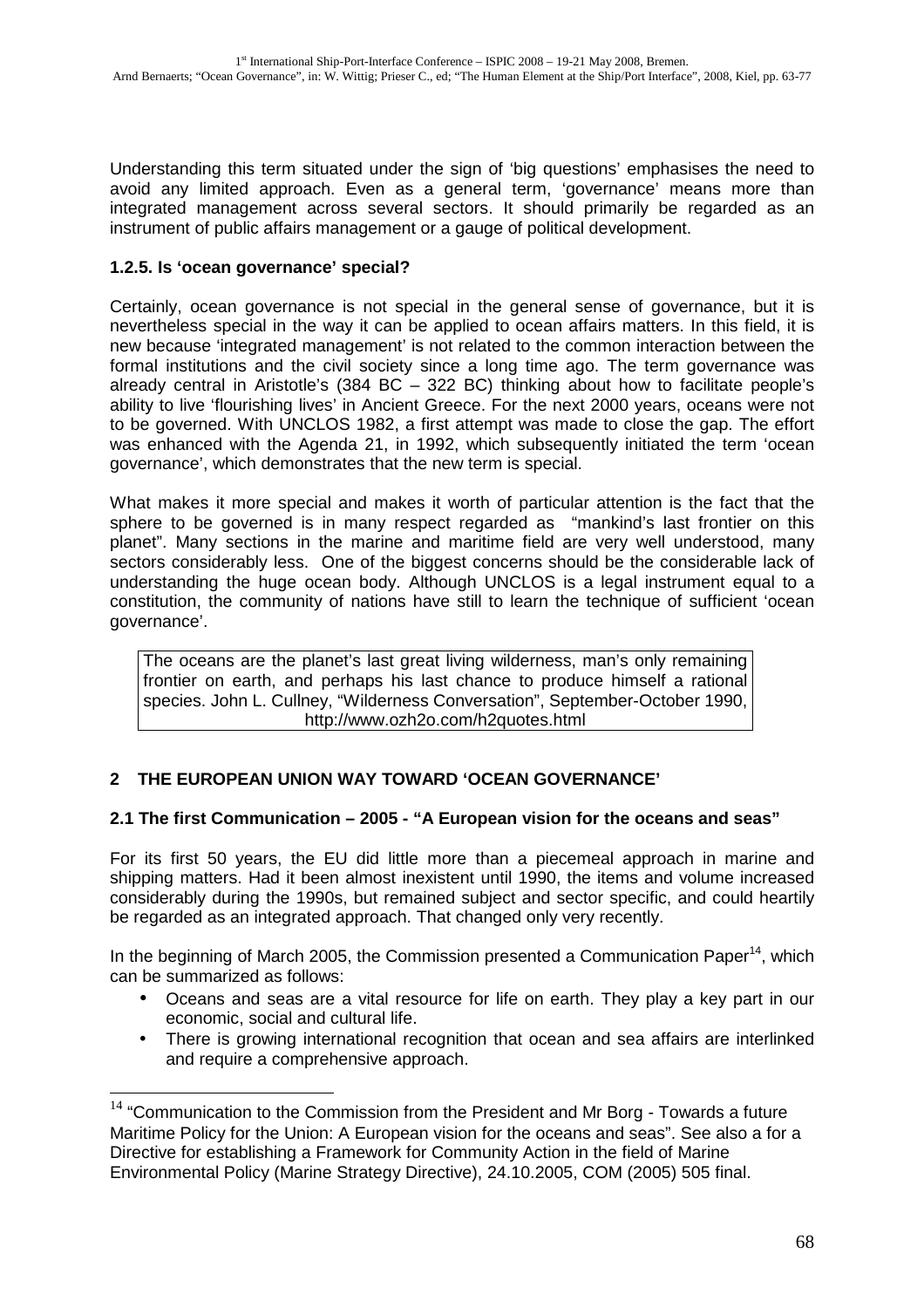- A strong case can be made for Europe to look at ocean and sea affairs in a more coordinated way, rather than in the current sectoral manner.
- Preparing a Green Paper on a future EU Maritime Policy will be a first step towards the establishment of an all embracing EU Maritime Policy.
- The Communication establishes the Maritime Policy Task Force.

On the  $7<sup>th</sup>$  of June 2006, the Commission presented the Maritime Green Paper.

# **2.2 The Green Paper - 2006**

The 50 pages-long Green Paper  $(2006)^{15}$  recognizes:

- "Principles of good governance suggest the need for a European maritime policy that embraces all aspects of the oceans and seas. This policy should be integrated, intersectoral and multidisciplinary, and not a mere collection of vertical sectoral policies…..."
- "At the core of a new maritime policy must be the building of a mutual understanding and a common vision among all the decision-makers and players of the various policies impacting on oceans and seas, including maritime transport and ports, fisheries, integrated coastal zone management, regional policy, energy policy and marine research and technology policies. This means joining the dots between different policies with a view to achieving the common goal of economic expansion in a sustainable manner, which is the key challenge of a future Maritime Policy."

However, the Green Paper falls short in the identification of the specific knowledge, understanding, skills and attitudes necessary for tackling particular tasks in e.g. ecosystem management, or for the formulation of integrated policies. Even though the Green Paper expresses the concern about the lack of highly qualified people for the maritime industry, it does not put the matter in the wider context of education in ocean governance.

### **2.3. The Blue Paper (2007) on "An Integrated Maritime Policy"<sup>16</sup>**

The Maritime Policy Blue Paper was released on the  $10<sup>th</sup>$  of October 2007 which the Commission regards as a crucial first step for Europe's oceans and seas towards unlocking its potential and towards facing the challenges of a Maritime Europe. It reflects the outcome of a one year consultation period launched with the adoption of the Green Paper on Maritime Policy, on the  $7<sup>th</sup>$  of June 2006.

The Blue Paper identifies five areas of action necessary to launch an integrated Maritime Policy for the European Union: (A) sustainable use of oceans and seas, (B) knowledge and innovation, (C) quality life in coastal regions, (D) European leadership in international maritime affairs and (E) visibility of maritime Europe and its heritage.

The Commission expects that the new policy will:

 $\overline{a}$ 

 $15$  COM (2006) 275 final, Volume II – ANNEX, classified as 'Green Paper', which is a preparatory mean and discussion paper that may lead to being subsequent legislation. <sup>16</sup> COM (2007) 575 final, 10.10.2007, Communication on "An Integrated Maritime Policy for the European Union". Related documents: COM (2007)574 final, Conclusion from Consultation; and SEC (2007) 1278, Commission Staff Working Document.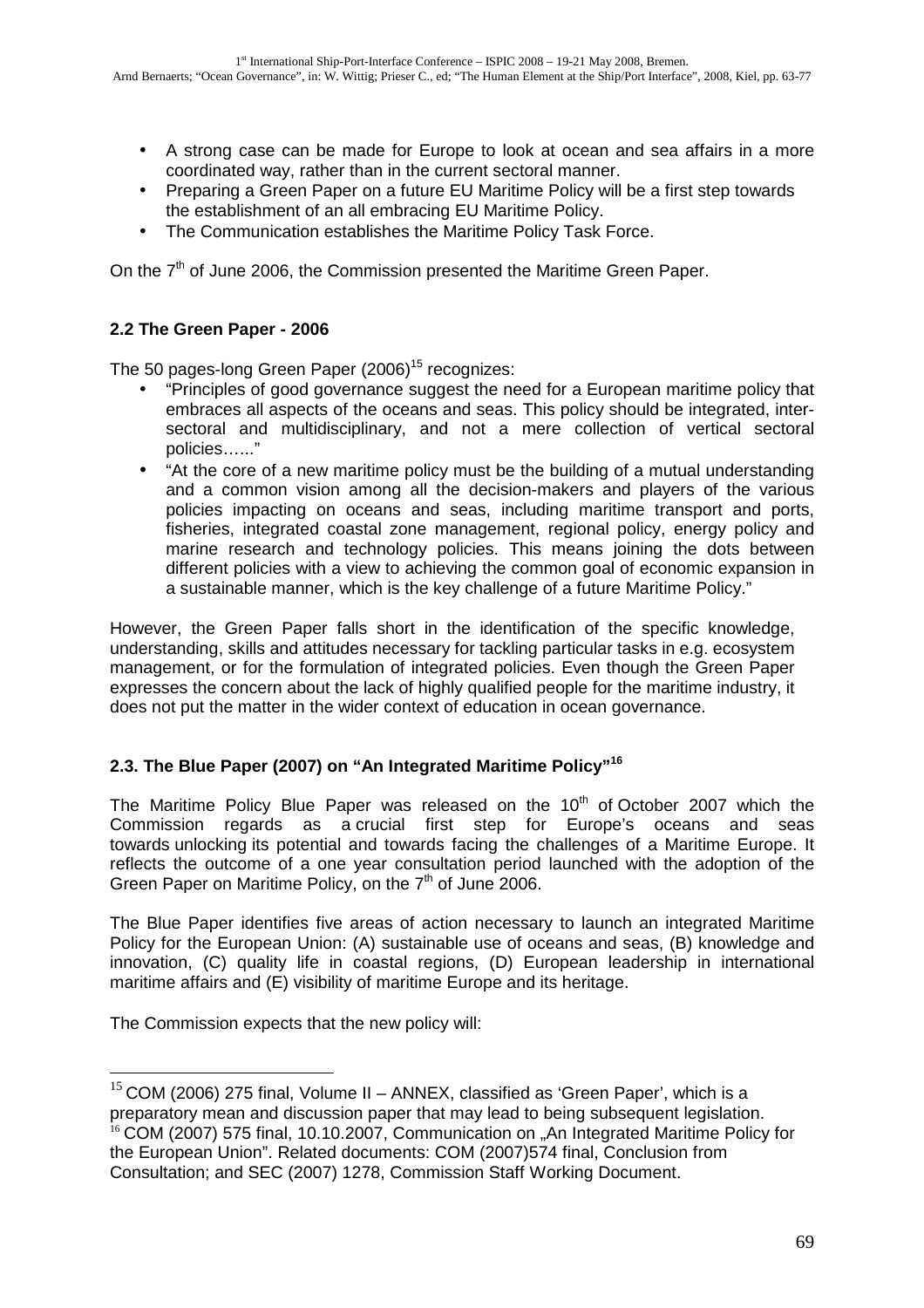"Change the way we make policy and take decisions – at every level compartmentalised policy development and decision-making are no longer adequate. Interactions must be understood and taken into account; common tools developed; synergies identified and exploited; and conflicts avoided or resolved".

### **2.4 Commenting the Commission's Maritime Policy**

It should be most welcome that the EU has started to give ocean affairs increased attention; and furthermore it should be highly acknowledged that it has been done in a comprehensive manner. About three dozen items are mentioned in an 'Action Plan'. What does this mean for the maritime industry?

### **2.4.1. The Blue Paper is only a first attempt**

The recent developments should be taken very seriously, but with reservation with regard to the effectiveness of the anticipated 'integrated management'. There is, on one hand, the clear indication that a certain selection of themes has been made, although it would be possible to raise many more. On the other hand, oceans are in many respects still an unknown frontier and, for this reason, up for many surprises and challenges.

Actually, the Blue Paper acknowledges this in section 4.2 entitled: "Building a knowledge and innovation base for the maritime policy", expressing that marine science, technology and research are crucial for the sustainable development of sea based activities.

The current incipient stage of affairs is highlighted in the way the mentioned term 'maritime governance' is applied, according to which: "an integrated maritime policy requires a governance framework…" With reference to the previous discussion about ''Governance' as an "umbrella concept", the Blue paper provides little information, but is the mere collection and discussion of a number of items and intended actions. Actually there is not one single section in the entire Blue Paper that could be regarded as initiating a 'governance framework'. Nevertheless the Blue Paper can and will serve, eventually, to develop such a framework.

3.4.2. Relevant items related to the maritime industry

The attention given to the maritime industry is substantial. The topics mentioned are the following:

| Extract from ToC: SEC (2007) 1278, Commission Staff Working Document. |  |  |
|-----------------------------------------------------------------------|--|--|
|                                                                       |  |  |
| 4.3. Strengthening careers and employment in the maritime sectors13   |  |  |
|                                                                       |  |  |
|                                                                       |  |  |
|                                                                       |  |  |
| 4.7. Action on marine-based energy infrastructures and resources 17   |  |  |
| (total length of the paper is 33 pages)                               |  |  |

The maritime industry will have no problems to respond in a sufficient, competent, and comprehensive way to any of these subjects. But are they interested and able to get involved in one or even in several items under discussion? This would be required to minimise the risk of being suddenly confronted with 'ocean governance' measures, or action due to integrated management requirements. This aspect will be picked-up later again.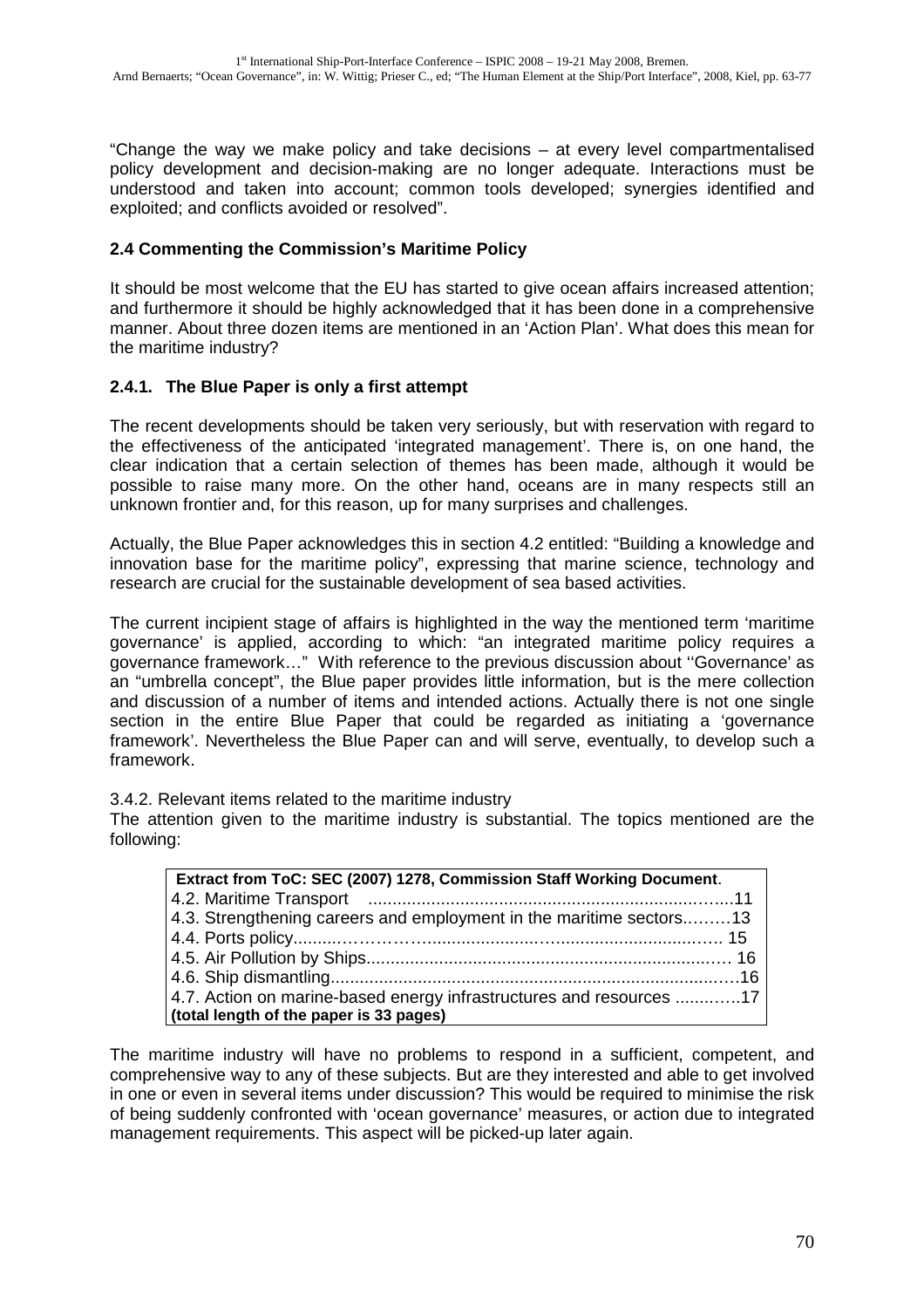# **2.5 No doubt - the EU Commission has started to make ocean policy**

At the Ministerial Conference on an Integrated Maritime Policy for the European Union, which took place in Lisbon, on the 22<sup>nd</sup> of October 2007, the Commission President, José Manuel Barroso, who initiated the new approach to maritime policy<sup>17</sup>, stated:

" We need to start, firstly, by improving the very way we approach and take decisions on maritime affairs and, secondly, we should invest more in marine sciences, on research and on technology.

Let me explain: we should not continue to fragment our decision-making through over-compartmentalised sectoral areas of governance. Our vision is that all maritime affairs are interlinked. So our sectoral sea-related policies need to be developed in a joined-up way. In other words, we need to establish a coordinated decision-making process that develops these policies under a broader and more strategic overall framework. Only in this way will we be able to move towards a more integrated, and therefore more intelligent, management of our maritime affairs."<sup>18</sup>.

# **3 OTHER EXAMPLES ON OMPLENETING 'OCEAN GOVERNANCE'**

### **3.1 United States - Federal Government**

The U.S. maritime policy was enhanced by the Oceans Act of 2000, which created the U.S. Commission on Ocean Policy<sup>19</sup>. Virtually all management decisions, whether made by government, non-governmental organizations or private interests, are made in recognition of the organization and policies established in the framework. In 2004, the Federal Government released the Ocean Action Plan (OAP), which was covering a set of 88 actions, and a set of principals to guide those actions, for strengthening and better coordinating US ocean policy by

- **Enhancing Ocean Leadership and Coordination;**
- *\_\_Advancing our Understanding of Oceans, Coasts, and Great Lakes;*
- Enhancing the Use and Conservation of our Ocean, Coastal and Great Lakes Resource;
- **Managing Coasts and Their Watersheds; Supporting Maritime Transportation;**
- Advancing International Ocean Science and Policy.

http://ec.europa.eu/commission\_barroso/president/archives/2007/index\_en.htm  $19$  Details at: Council on Environmental Quality's Committee on Ocean Policy Web site: http://ocean.ceq.gov/

 $\overline{a}$  $17$  The vision for the new integrated maritime policy is also grounded on the Lisbon Strategy which was relaunched in 2005 and the Thematic strategy for the marine environment proposed by the European Commission in October 2005 (Framework Directive for the Marine Environment" – see above Footnote 13). The Lisbon Strategy is based on the economic concept that innovation, learning economy, social and environmental renewal will create more growth and better jobs. On the other hand, The thematic strategy for marine environment is one of environmental concern; aims at protecting and restoring Europe's seas and ensuring the ecological sustainability of economic activities linked to the marine environment by 2021

<sup>&</sup>lt;sup>18</sup> José Manuel Durão Barroso, President of the European Commission, "Key note speech -European Maritime Policy" Portuguese Presidency Ministerial Conference, Lisbon, 22 October 2007,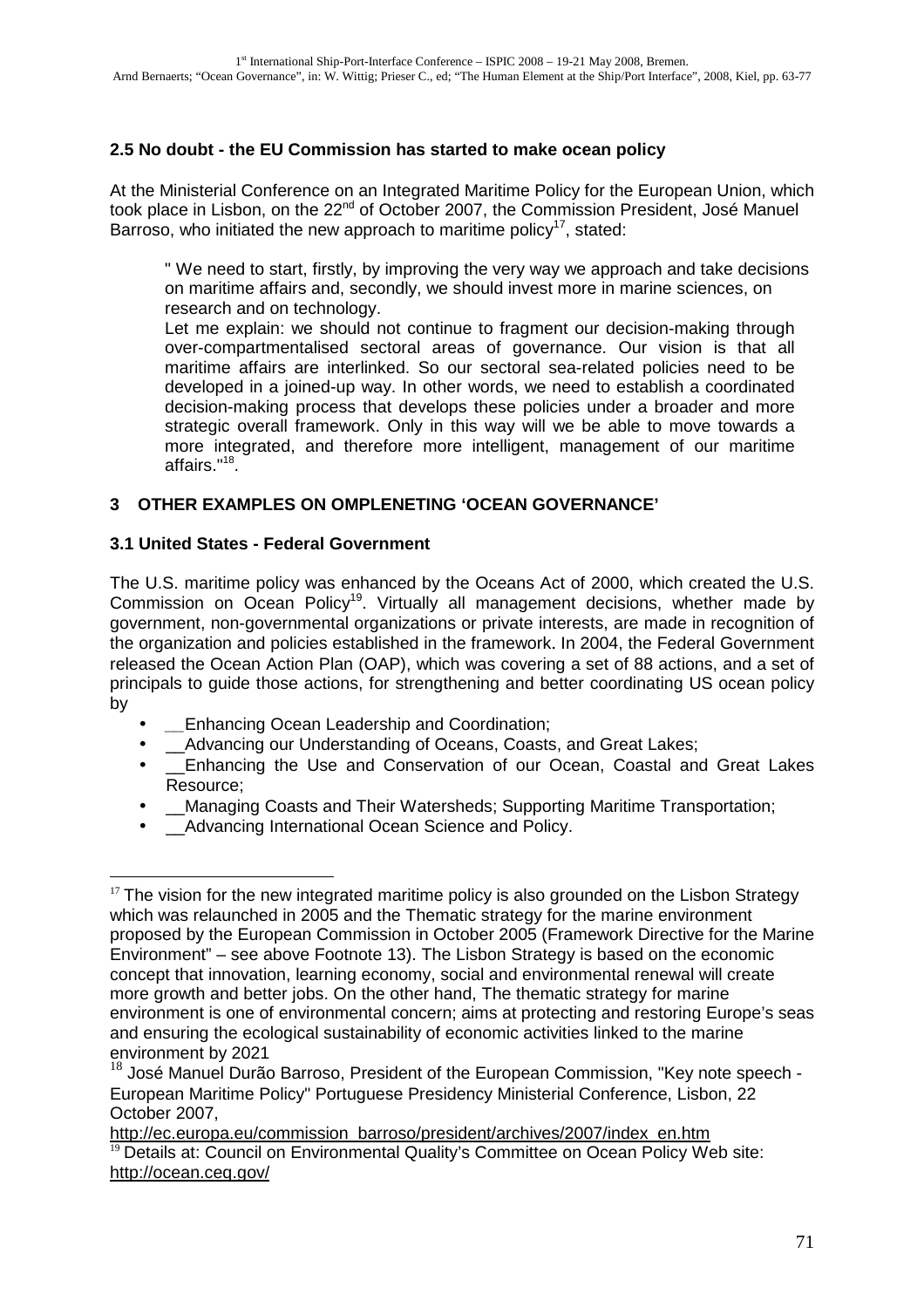This broad plan proposed a fundamental restructuring of ocean governance, research, and management intended to "engender responsible use and stewardship of ocean and coastal resources for the benefit of all Americans."

The overall concept can be regarded as an authoritative governance framework, which shows first results. The Committee on Ocean Policy provides frequently reports on the activities and accomplishments of the federal agencies implementing the U.S. Ocean Action Plan, the latest dating from January 2008 is covering the years 2006-2007 $^{20}$ .

# **3.2. U.S.A. - The Massachusetts Office of Coastal Zone Management (CZM) - Example**

The CZM is a part of the Massachusetts State Government and was primarily funded through the local government as well as Federal institutions (NOAA and EPA). A report called "Waves of Change" from March 2004<sup>21</sup> recommended:

1. the passage of a Comprehensive Ocean Resources Management Act;

2. ocean management coordination among federal, state, and regional agencies;

3. adoption and implementation of a climate change action plan; and revisions to the Ocean Sanctuaries Act.

The main topics of the anticipated management act are:

- \_Preamble articulating the need for comprehensive ocean resource management;
- \_Ocean Resource Management Principles;

 $\overline{a}$ 

- An explanation of the state-wide interests, protecting fisheries; preserving public access; enhancing biodiversity and ecosystem health; addressing climate change and sea-level rise; fostering the growth of marine industries, trade and economic opportunity; and supporting needed infrastructure for the Commonwealth's economy;
- A statement of legal authority: developed through a public stakeholder process and adopted by the state, with common elements that will be articulated through agency guidelines.

# **3.3 Vision and Principles of "Pacific Island Regional Ocean Policy"**

A very comprehensive and convincing concept is a document written by the Council of Regional Organisation in the Pacific<sup>22</sup> that begins as follows:

"The care of the ocean is the responsibility of all people. The oceans are interconnected and interdependent, covering some seventy per cent of the world's surface. They are the last great frontier and their conservation and sustainable use is vital to the well being and survival of the human race."

 $^{20}$  U.S. Commission on Ocean Policy , 2008, "Federal Ocean and Coastal Activities Report to the U.S. Congress – For CY 2006 and 2007", http://ocean.ceq.gov/ .

 $21$  The Massachusetts Ocean Management Task Force, 2004, "Waves of Change – Report and Recommendations", p.28;

http://www.mass.gov/czm/oceanmanagement/waves\_of\_change/index.htm

 $22$  Council of Regional Organisation in the Pacific, 2005, "Pacific Islands Regional Ocean Policy"; http://www.spc.int/piocean/forum/New/policy2.htm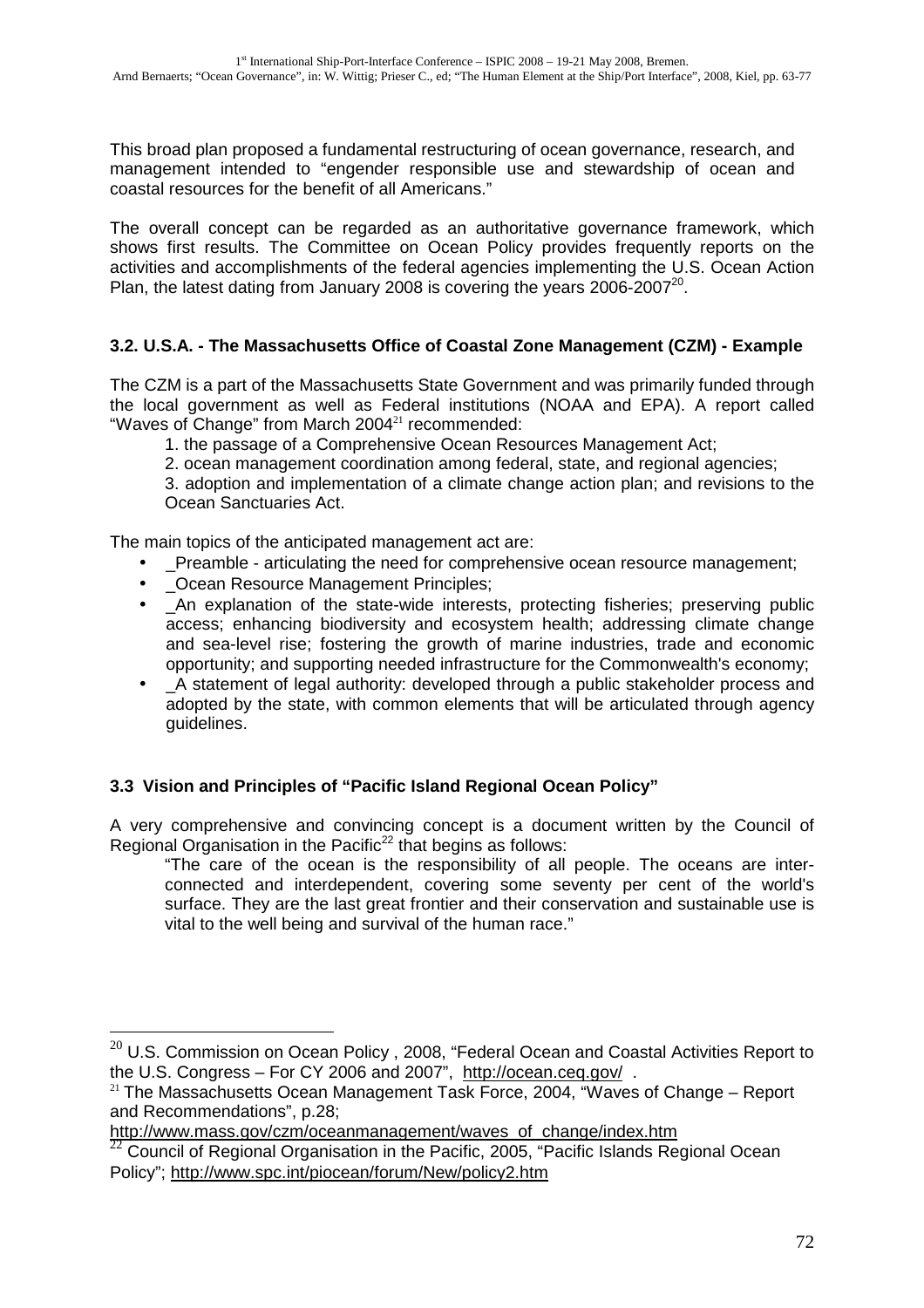The study of the full document "http://www.spc.int/piocean/CROP/spocc.htm" is highly recommended. It provides a call for improving the following quiding principles<sup>23</sup>:

1.Improving our Understanding of the Ocean

- 2.Sustainably developing and managing the use of Ocean Resources
- 3.Maintaining the Health Of the Ocean

4.Promoting the Peaceful Use of the Ocean

5.Creating Partnerships and Promoting Co-Operation

### **4 TRAINING OF 'OCEAN GOVERNANCE'**

#### **4.1. What training programmes can tell**

For assessing the progress of transformation of the UNCLOS concept regarding the "ocean space to be considered as a whole", a look at some training schedules may serve as an indicator. Providing legal training is one thing, but training ocean governance in a comprehensive manner is the much more important aspect. Although it is fair to assume that there is a lot of subject and sector specific training offered on a very competent level around the globe, it seems that the issue has not been taken up by the international community as UNCLOS requirements deserve. After all, this paper aims at underlining the importance of participation in the development of ocean governance. The following examples may serve as indicators that a lot more needs to be done.

### **4.2. Example 1 – Ocean Institute/ Halifax / Canada**

The International Ocean Institute (IOI), Halifax / Canada, which has offered interdisciplinary training programmes since  $1981^{24}$ , describes the goal of a forthcoming six-week course as follows:

 The course emphasises the importance of viewing the ocean as a system with varied users and multiple, often competing and conflicting, uses. It also aims to increase awareness of the fact that ocean management requires broad interdisciplinary skills, new institutional and legal infrastructures, and new forms of intergovernmental and non-governmental organisation and cooperation at the local, national and international levels.

The programme is expected to include, inter alias:

 Ocean Sciences Law of the Sea Integrated Coastal and Ocean Management Sustainable Development Implementation of the UNCED Programmes with emphasis on Chapter 17 of Agenda 21 Fisheries and Aquaculture

 Energy Marine Security Ports and Harbours Marine Transportation Project Cycle Management Environmental Impact Assessment Media and Communications Simulation Exercise on Negotiation International Round Table

 $\overline{a}$ 

 $^{23}$  Ditto, Council of Regional Organisation in the Pacific

 $24$  International Ocean Institute Training Programme on Ocean Governance: Policy, Law and Management 22 May -19 July, 2008,

http://internationaloceaninstitute.dal.ca/IOI2008/08ann.html .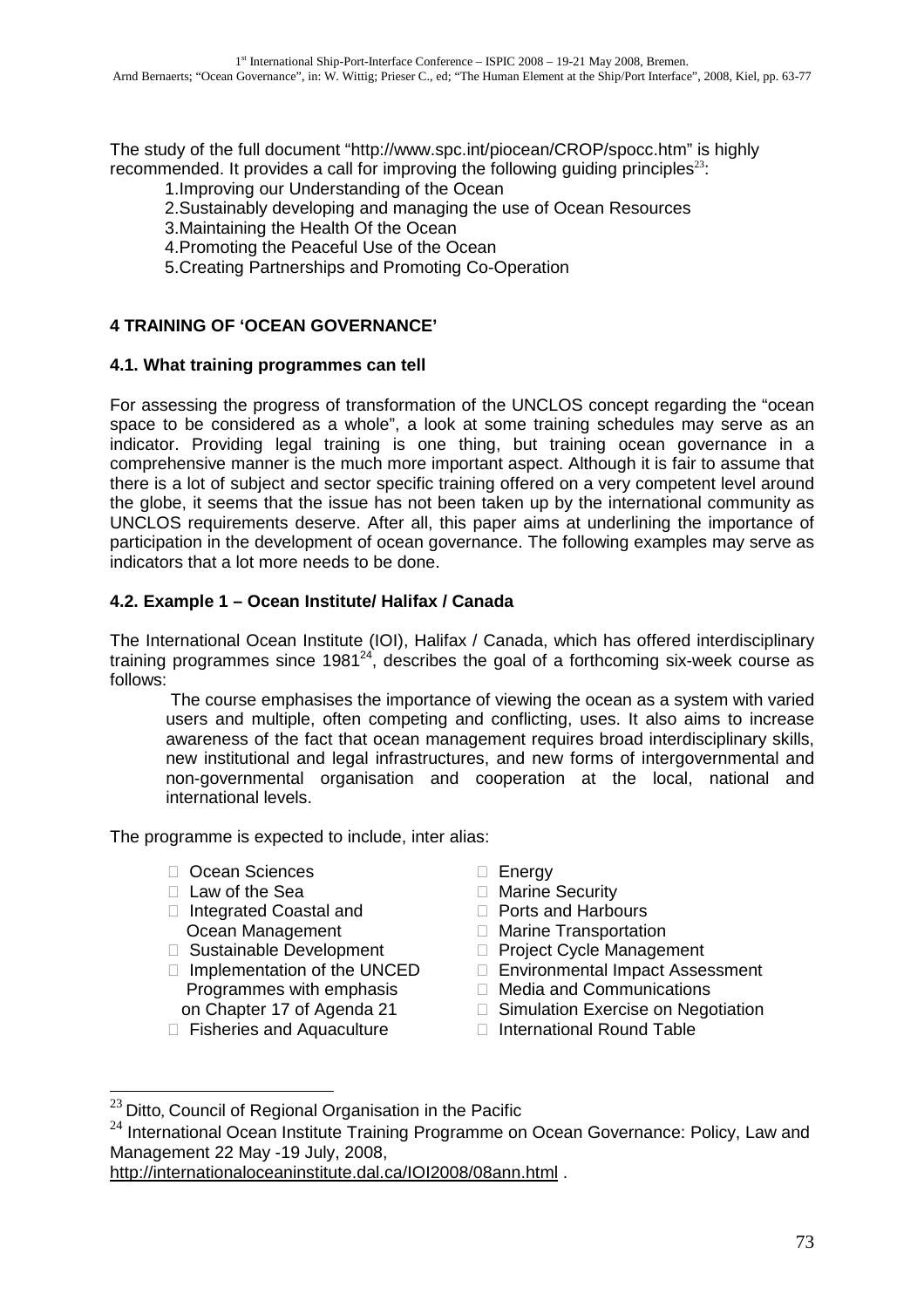Those readers from the shipping and maritime industry should kindly note which weight and attention their sectors will receive.

# **4.3. Example 2 – Ocean Institute / Valletta / Malta**

Also the International Ocean Institute (IOI) / Malta<sup>25</sup>, with a long training experience behind, had run its latest course in November 2007. It consisted of 4 modules, was presented over a five-week period and covered the following topics:

- Global Ocean Governance Framework
- Managing our relations with the oceans
- Conflict Management and Consensus-Building
- Regional Ocean Governance Frameworks for the Mediterranean, Black, Baltic and Caspian Seas

IOI / Malta is laying the focuses on the linkages between the natural, social and economic sciences, on the development of sustainable ocean governance, and on the researchmanagement interface that can render governance operable. The Course stresses the interlinkages of multi-disciplinary inputs, and the support of technology to enable the effective achievement of ocean management and sustainable development. A further emphasis of the course had been the implications and the practical implementation of the EU maritime policy for the European regional seas, including the Caspian & Black Sea.

# **4.4. Example 3 – Washington University - School of Marine Affairs**

| <b>Washington University - School of Marine Affairs</b> |                                                |  |
|---------------------------------------------------------|------------------------------------------------|--|
| SMA 500: Introduction to Marine Affairs                 |                                                |  |
| Autumn 2002 Syllabus                                    | Autumn 2007 Syllabus                           |  |
| Ocean and Coastal Governance                            | • Human Dimension of<br>Global                 |  |
| Marine Scientific Research                              | Change in the Marine Environment               |  |
| Living Marine Resources and Their<br>$\bullet$          | Living Marine Resources and Their<br>$\bullet$ |  |
| Management                                              | Management                                     |  |
| • Marine Environment Quality                            | <b>Marine Environment Quality</b><br>$\bullet$ |  |
| Marine Recreation and Tourism                           | Marine Commercial Activity and<br>$\bullet$    |  |
| Ocean Commerce and Security<br>$\bullet$                | Security                                       |  |
| Ocean Issue and the Public                              | • Marine Recreation and Tourism                |  |
| Ocean and Coastal Governance                            |                                                |  |
| Revisited                                               |                                                |  |

The reasons for a different syllabus in 2002 and 2007 have been given an interesting explanation. According to the faculty of SMA, the previous course has emphasized the multiple uses of the sea and coast, the institutional structure at all levels of government that controlled these uses, and the policy problems that had to be resolved to gain net benefits from marine resources. The new curriculum recognizes that issues and problems of marine affairs are part of global scale changes that will define important topics for humankind in the 21<sup>st</sup> Century. These changes include physical, social and institutional phenomena.

 $\overline{a}$ 

 $25$  International Ocean Institute (IOI) - Malta Operational Centre Course on: Ocean Governance 12 Nov - 14 Dec 2007;

http://www.capemalta.net/ioimoc/course2007/content.html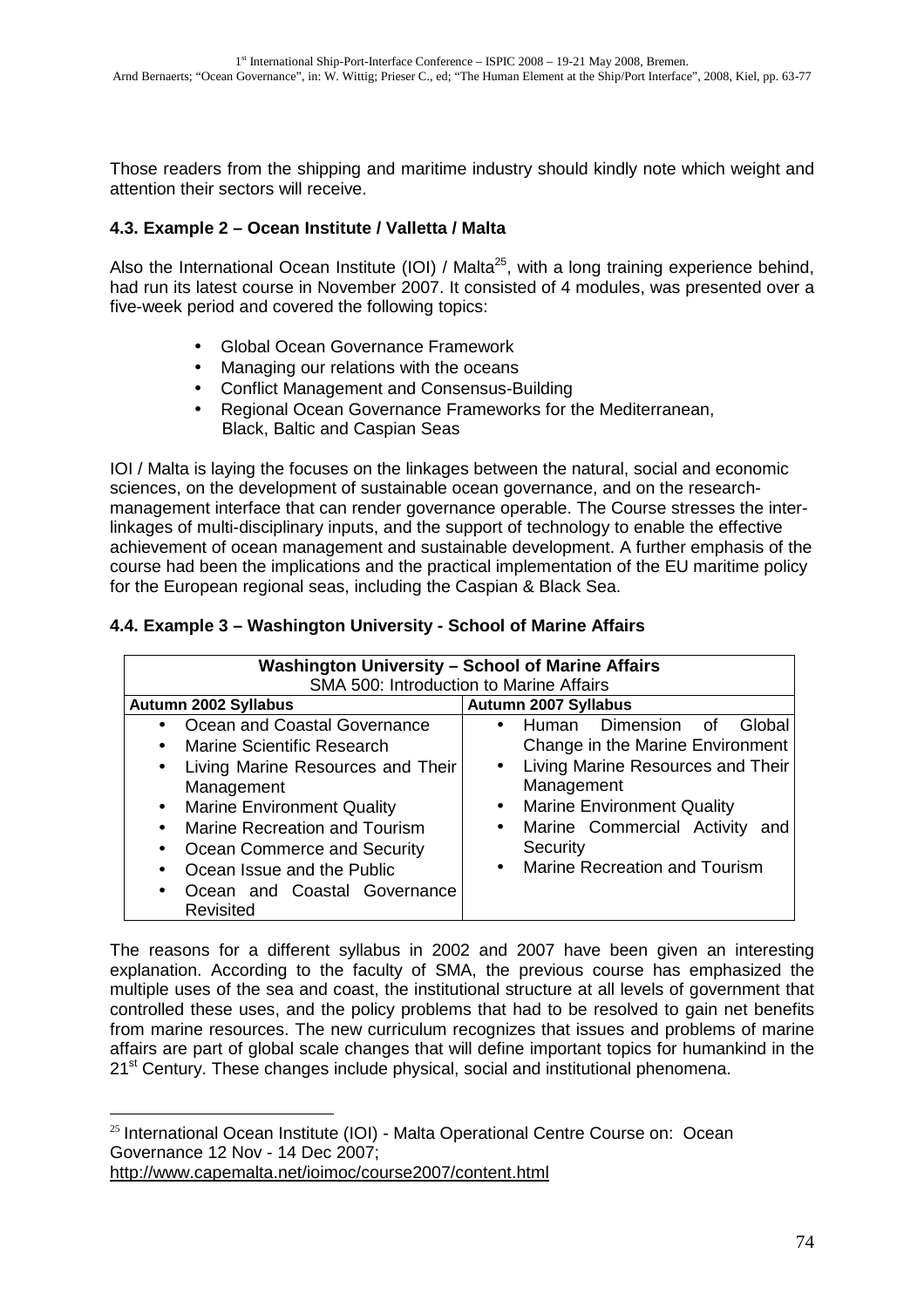# **4.5. Those who do and those who do not offer training**

It is to admit that the few examples are in no way representative in assessing the extent and the comprehensiveness of integrated training in ocean affairs. On the other hand, the examples are taken from acknowledged institutions with a related training record over three decades.

If searching for professional ocean governance and coastal zone education around the world, it seems there are currently only a few universities and graduate schools where this kind of comprehensive and interdisciplinary approach is being undertaken. The scholar Hiroshi Terashima (2004) observed<sup>26</sup> "that at most universities conditions presently range from a total lack of courses in ocean governance and coastal zone management to a great variance in the aims and levels of courses that are indeed offered, with the latter often noticeably lacking in the interdisciplinary approach in the subject demands. The danger resulting from this is that, if current conditions are allowed to persist, bottlenecks may obstruct effective ocean governance implementation in those countries and regions where such education and research are absent. A most important challenge for the near future, therefore, is reformation of higher education in ocean governance, with a particular emphasis on meeting the needs of the state and region where such institutions are located".

That brings up another point, which should be regarded as a surprise-element. As much as it could be observed, those institutions which are the closest to the ocean sphere and have trained seafarers for up to two hundred years seem to play absolutely no role in developing and establishing comprehensive training on ocean governance. Sometimes one can get the impression that they have not yet fully realised what UNCLOS is standing for. While it is not to question that training and expertise in ocean governance are new and rare, this fact applies to any and all training institutions. But if one is looking for at least partial competence, those institutions that have been training seafarers for centuries should be most interested to make the best out of it, should try to provide excellence, and strive to be leading the filed. In summary, it can be said that:

- Maritime training institutions do not seem to play a significant role.
- Training opportunities in ocean governance are rare.
- Scope and intensity of training various considerably.
- Timely implementation of ocean governance may be seriously obstructed if adequate training is absent.

# **5 IS 'OCEAN GOVERNANCE' A NEED OR OPPORTUNITY TO PARTICIPATE TO?**

### **1.1 Ocean governance is a policy tool to reckon**

 $\overline{a}$ 

Many countries and regions, like the U.S.A., the Pacific Regional Council, and Europe have recently implemented new ocean policy measures. In a speech delivered on the  $15<sup>th</sup>$  of February 2008, the EC Commissioner for Fisheries and Maritime Affairs, Joe Borg, addressed students in Malta as follows:

"I would like to emphasise that the logic that has underpinned our drive towards an Integrated Maritime Policy for the Union is the same as that which inspires our efforts to secure more and further-reaching multilateral commitments. Separate and

 $26$  Hiroshi Terashima, 2004, "The importance of education and capacity-building programs for ocean governance"; in Ocean Yearbook, Vol. 18, 2004, p.600-611.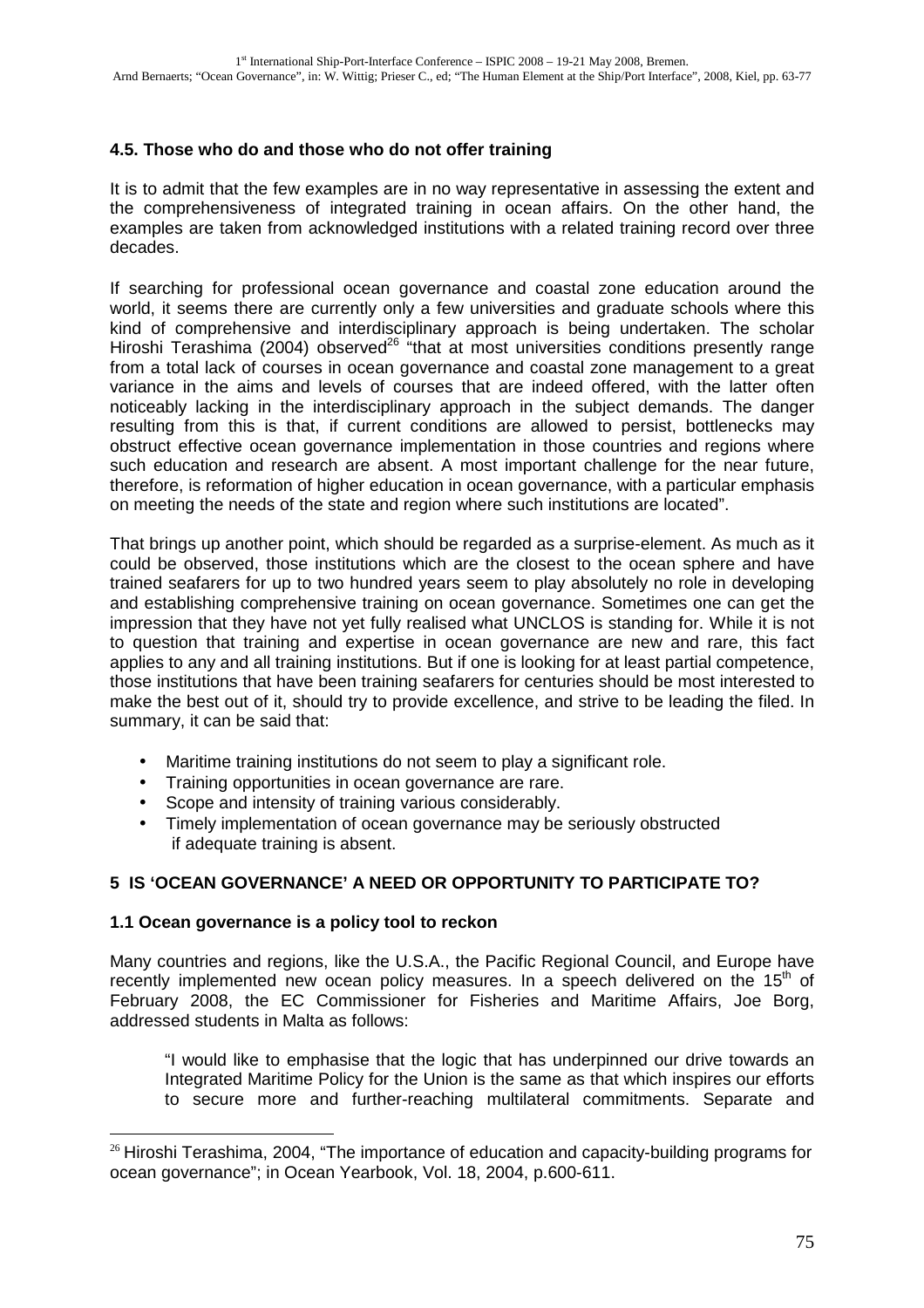disparate action for the oceans and seas – a resource which knows no borders - can never really bear fruit. It follows, therefore, that our efforts must be targeted at closely co-ordinated and better integrated management – management that truly takes the 'bigger picture' into account.

I genuinely believe that we have the resources and the willpower to do what it takes: to build better and broader legal frameworks that will safeguard our precious and invaluable maritime space."<sup>27</sup>

Meanwhile it is certain: The issue of 'ocean governance' has entered politics too a degree never imagined a few years ago. It will certainly be shaped and developed over the next few decades. As this policy tool has come into being, stakeholders in ocean affairs should consider thoroughly what it may mean to them and what role they would want play. Those who want to be part of it need to get involved now.

# **5.2 Challenges and Opportunities**

Presumably the stakeholders most effected by a new maritime policy, as expressed for example in the 2007 EC 'Blue Paper', are those industries traditionally involved in sea going matters. While the 'freedom of the seas' needed to be curtailed due to environmental requirements since the 1940s, the emerging needs for 'ocean governance' will result in new management tools, and bring-in many new stakeholders, as well as other concerned parties.

On one hand, the maritime industry should avoid the risk of being marginalized. On the other hand, competent assistance should be offered, as long as new stakeholders may not have the necessary competence yet. This does not necessarily mean that the maritime industry has any particular experience concerning new aspects of ocean governance, but merely that it may be better placed in gaining competence in new areas of handling ocean affair. At least, in the long run, a serious involvement would lesson any risk from being suddenly confronted by new legislation, or administration and management tools. For the time being, a serious involvement would give the opportunity of being part of shaping the concept of 'ocean governance'.

# **5.3 The key to ocean governance: training**

 $\overline{a}$ 

We hope that this paper has demonstrated that the emergence of 'ocean governance' is a fact, but that it is by far not clear how the governance will develop and, eventually, be institutionalised. In so far, training does not necessarily mean training in individual subjects, but developing 'ocean governance' through training efforts. Gunnar Kullenberg (2004) expressed it in this way<sup>28</sup>: that the demand for an education and training system on ocean

 $27$  Joe Borg, EC Commissioner for Fisheries and Maritime Affairs; 2008, "The integrated Maritime Policy for practitioners", at the Inauguration of the IMLI Course on Maritime Law, Malta, Malta, 15 February 2008, http://ec.europa.eu/maritimeaffairs/.

<sup>&</sup>lt;sup>28</sup> Gunnar Kullenberg, 2004, "Marine Resource Management: Ocean Governance and Education", Ocean Yearbook Vol. 18, 2004, p. 578-599.